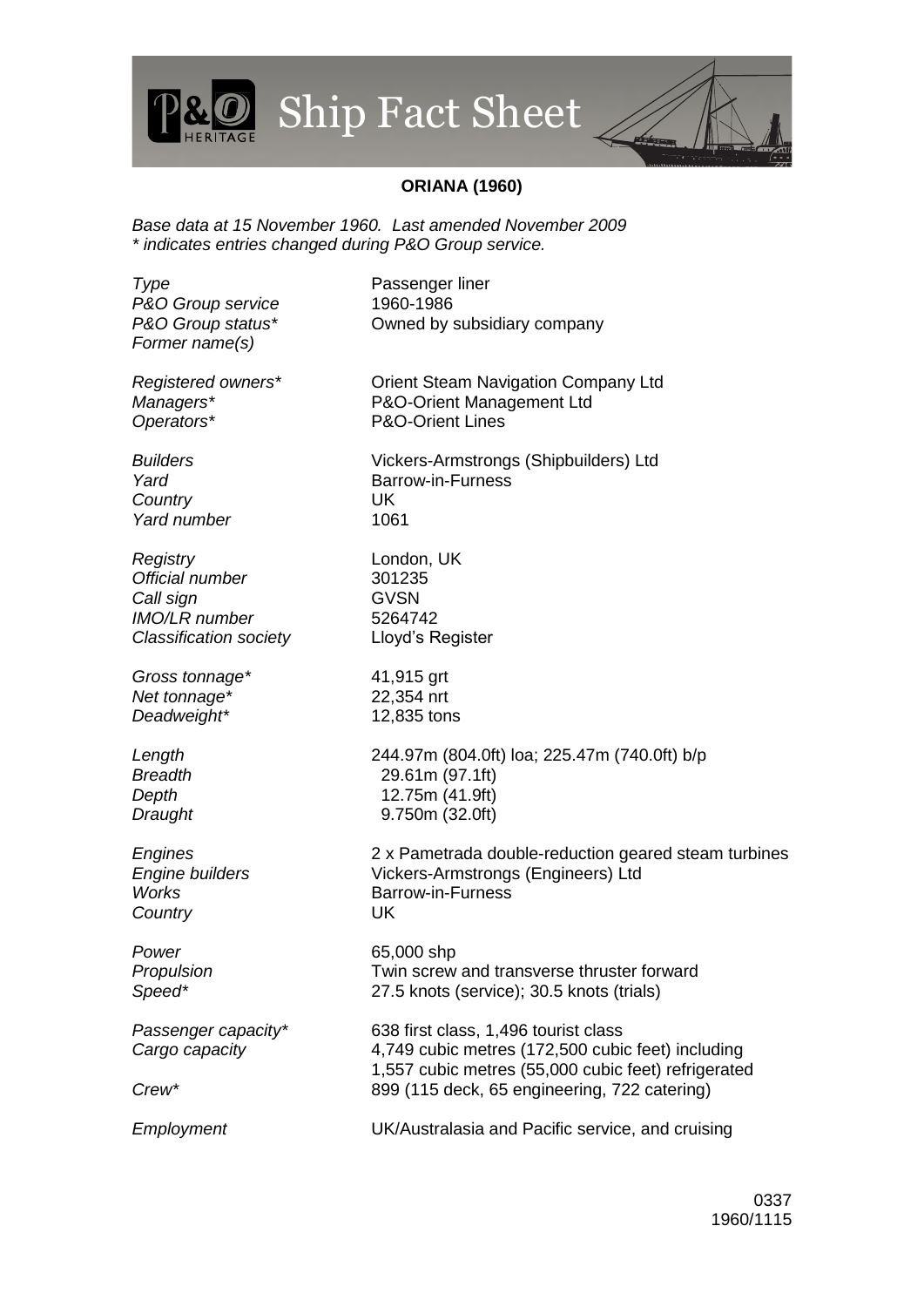## **Career**

| 1956:       | The last passenger liner ordered for Orient Steam Navigation<br>Company, and the first British-built liner with a bulbous bow, the first |
|-------------|------------------------------------------------------------------------------------------------------------------------------------------|
|             | ocean liner with bow thrusters and a television system.                                                                                  |
| 18.09.1957: | Keel laid.                                                                                                                               |
| 03.11.1959: | Launched by Princess Alexandra of Kent.                                                                                                  |
| 21.10.1960: | Visited at Barrow by HM Queen Elizabeth II after she had launched                                                                        |
|             | the nuclear submarine HMS Dreadnought.                                                                                                   |
| 04.11.1960: | Left Barrow for trials and dry-docking at Falmouth.                                                                                      |
| 13.11.1960: | Achieved 30.64 knots over the measured mile off the Isle of Arran.                                                                       |
| 15.11.1960: | Delivered as Oriana to the Orient Steam Navigation Company at a                                                                          |
|             | cost of £14,764,000. Entered service in Orient Line's 'corn' hull                                                                        |
|             | colours only later changing to P&O white. Her name derived from an                                                                       |
|             | Elizabethan madrigal describing the exploits of the mythical huntress                                                                    |
|             | Oriana in such a way as to make evident this was a veiled                                                                                |
|             | compliment to Queen Elizabeth I, and the two Elizabeths were                                                                             |
|             | symbolised by the double E monogram of Oriana's badge.                                                                                   |
| 22.11.1960: | Maiden voyage was a five-day shakedown cruise Southampton/                                                                               |
|             | Lisbon and back for Association of British Travel Agents convention                                                                      |
|             | members.                                                                                                                                 |
| 03.12.1960: | Began first line voyage, Southampton/Melbourne/Sydney/San                                                                                |
|             | Francisco/Los Angeles and return to Southampton.                                                                                         |
| 05.02.1961: | On her first visit to San Francisco, the Mayor declared the day                                                                          |
|             | 'Oriana Day'.                                                                                                                            |
| 03.12.1962: | Suffered bow damage in a collision with the aircraft carrier USS                                                                         |
|             | Kearsage off Long Beach, which the subsequent enquiry blamed on                                                                          |
|             | Oriana. Three days repairs at Todd Shipyard in Los Angeles.                                                                              |
| 17.09.1963: | Henry Frederick Jensen, the Mayor of Sydney, presented the Keys                                                                          |
|             | of the City to the Captain of the Oriana at the Overseas Passenger                                                                       |
|             | Terminal at Circular Quay, Sydney.                                                                                                       |
| 1964:       | Changed her livery from her original distinctive Orient Line 'corn'                                                                      |
|             | colour to P&O Line's white livery.                                                                                                       |
| 1965:       | Ownership transferred to The Peninsular and Oriental Steam                                                                               |
|             | Navigation Company.                                                                                                                      |
| 1966:       | Film actor Cary Grant sailed from Los Angeles to Southampton to                                                                          |
|             | visit his mother in Bristol.                                                                                                             |
| 01.10.1966: | Managers renamed P&O Lines Management Ltd; operators restyled                                                                            |
|             | P&O Lines.                                                                                                                               |
| 21.05.1967: | Grounded briefly when travelling southbound through the Suez                                                                             |
|             | Canal where she suffered minor propeller damage.                                                                                         |
| 07.04.1968: | Grounded in Gatun Lake, Panama Canal. Starboard propeller and                                                                            |
|             | shaft dragged back about 4m (12ft). Surveyed at Cristobal and                                                                            |
|             | repairs proposed at Port Everglades but due to poor weather it was                                                                       |
|             | decided to do the work at Southampton.                                                                                                   |
| 28.04.1968: | Dry-docked at Southampton for replacement of stern tube, propeller                                                                       |
|             | shaft and propeller.                                                                                                                     |
| 01.08.1970: | Suffered an oil fire in the boiler room shortly after leaving                                                                            |
|             | Southampton en route for Australia. She was still in Southampton                                                                         |